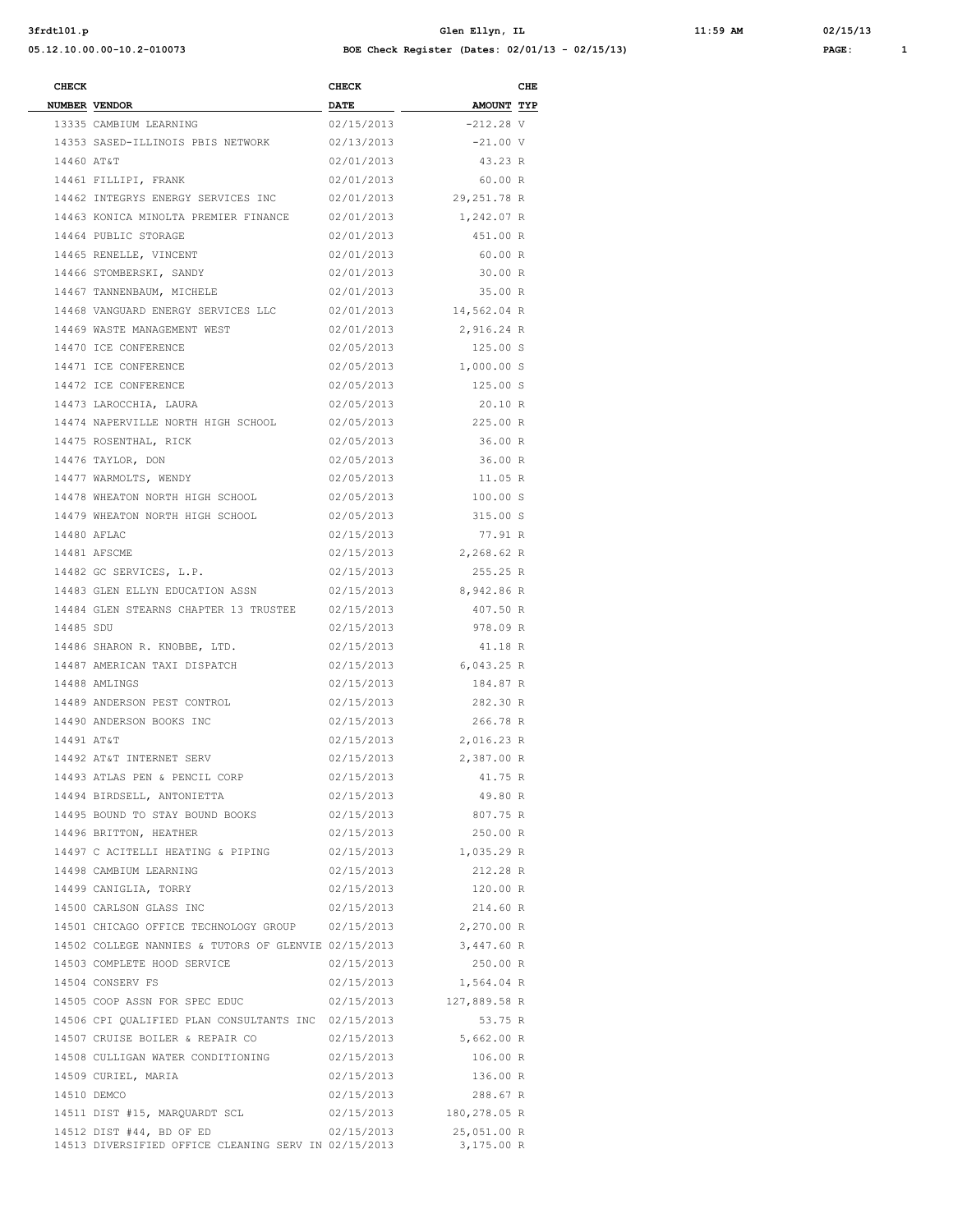**3frdtl01.p Glen Ellyn, IL 11:59 AM 02/15/13 05.12.10.00.00-10.2-010073 BOE Check Register (Dates: 02/01/13 - 02/15/13) PAGE: 2**

| .GE : |  |  |  |  |  |
|-------|--|--|--|--|--|
|-------|--|--|--|--|--|

| <b>CHECK</b> |                                                      | <b>CHECK</b>              |                                 | CHE |
|--------------|------------------------------------------------------|---------------------------|---------------------------------|-----|
|              | NUMBER VENDOR<br>14514 DUPAGE SECURITY SOLUTIONS INC | <b>DATE</b><br>02/15/2013 | <b>AMOUNT TYP</b><br>3,236.60 R |     |
|              | 14515 ELIM CHRISTIAN SERVICES                        | 02/15/2013                | 6,589.00 R                      |     |
|              | 14516 ETA HAND2MIND                                  | 02/15/2013                | 26.50 R                         |     |
|              | 14517 FIGLIULO & SILVERMAN                           | 02/15/2013                | 1,250.00 R                      |     |
|              | 14518 FILLIPI, FRANK                                 | 02/15/2013                | 120.00 R                        |     |
|              | 14519 FLAGHOUSE INC                                  | 02/15/2013                | 260.70 R                        |     |
|              | 14520 FOLLETT LIBRARY RESOURCES                      | 02/15/2013                | 1,528.04 R                      |     |
|              | 14521 FOLLETT SOFTWARE COMPANY                       | 02/15/2013                | 249.00 R                        |     |
|              | 14522 FRANCZEK RADELET & ROSE                        | 02/15/2013                | 165.09 R                        |     |
|              | 14523 GLEN ELLYN PUBLIC LIBRARY                      | 02/15/2013                | 15.90 R                         |     |
|              | 14524 GLENBARD WEST BOYS VOLLEYBALL ASSN 02/15/2013  |                           | 320.00 R                        |     |
|              | 14525 GLENOAKS THERAPEUTIC DAY SCHL                  | 02/15/2013                | 2,983.68 R                      |     |
|              | 14526 HEARTLAND BUSINESS SYSTEMS                     | 02/15/2013                | 682.99 R                        |     |
|              | 14527 HEINEMANN                                      | 02/15/2013                | 717.00 R                        |     |
|              | 14528 HEWLETT PACKARD                                | 02/15/2013                | 16,700.00 R                     |     |
|              | 14529 HONEYCUT, BILL                                 | 02/15/2013                | 60.00 R                         |     |
|              | 14530 HORTATSOS, TRACY                               | 02/15/2013                | 37.50 R                         |     |
|              | 14531 HOUGHTON MIFFLIN GREAT SOURCE                  | 02/15/2013                | 783.75 R                        |     |
|              | 14532 IASB PUBLICATIONS                              | 02/15/2013                | 277.50 R                        |     |
|              | 14533 ICE MOUNTAIN SPRING WATER                      | 02/15/2013                | 21.98 R                         |     |
|              | 14534 ILLINOIS CENTRAL SCHOOL BUS                    | 02/15/2013                | 72,928.56 R                     |     |
|              | 14535 JOHNSON, TAMEKA                                | 02/15/2013                | 37.50 R                         |     |
|              | 14536 KAGAN & GAINES INC                             | 02/15/2013                | 549.00 R                        |     |
|              | 14537 KHATTAB, FALASTIN                              | 02/15/2013                | 275.00 R                        |     |
|              | 14538 KLUCK, CHRISTOPHER                             | 02/15/2013                | 51.10 R                         |     |
|              | 14539 KONICA MINOLTA BUSINESS SOLUTIONS              | 02/15/2013                | 792.75 R                        |     |
|              | 14540 LEN'S ACE HARDWARE                             | 02/15/2013                | 184.61 R                        |     |
|              | 14541 LESKA, JUDITH                                  | 02/15/2013                | 8.80 R                          |     |
|              | 14542 LISLE COMM UNIT SCHOOL DISTRICT 202 02/15/2013 |                           | 800.00 R                        |     |
|              | 14543 MACNEAL SCHOOL                                 | 02/15/2013                | 3,621.24 R                      |     |
|              | 14544 MAIL N STUFF                                   | 02/15/2013                | 144.54 R                        |     |
|              | 14545 MANTENO MIDDLE SCHOOL                          | 02/15/2013                | 250.00 R                        |     |
|              | 14546 MARQUARDT SCHOOL DISTRICT 15                   | 02/15/2013                | 66,172.49 R                     |     |
|              | 14547 MAUCIERI, NICK                                 | 02/15/2013                | 60.00 R                         |     |
|              | 14548 METRO PROFESSIONAL PRODUCTS                    | 02/15/2013                | $6,753.18$ R                    |     |
|              | 14549 NAPERVILLE CENTRAL HIGH SCL                    | 02/15/2013                | 80.00 R                         |     |
|              | 14550 NDAYISENGA, BEATRICE                           | 02/15/2013                | 37.50 R                         |     |
|              | 14551 NELCO                                          | 02/15/2013                | 1,065.02 R                      |     |
|              | 14552 NORTHERN ILLINOIS GAS                          | 02/15/2013                | 3,945.69 R                      |     |
|              | 14553 NORTHERN ILLINOIS GAS                          | 02/15/2013                | 1,210.49 R                      |     |
|              | 14554 OCZKOWICZ, BARBARA                             | 02/15/2013                | 45.32 R                         |     |
|              | 14555 OFFICE DEPOT                                   | 02/15/2013                | 449.57 R                        |     |
|              | 14556 ONG-PEREZ, MARY                                | 02/15/2013                | 72.25 R                         |     |
|              | 14557 OTIS ELEVATOR INC                              | 02/15/2013                | 2,100.00 R                      |     |
|              | 14558 OUNCE OF PREVENTION                            | 02/15/2013                | 285.00 R                        |     |
|              | 14559 PALADIUM ENTERPRISES                           | 02/15/2013                | 13,960.00 R                     |     |
|              | 14560 PALOS SPORTS INC                               | 02/15/2013                | 355.05 R                        |     |
|              | 14561 PEPPER, J W & SONS                             | 02/15/2013                | 205.00 R                        |     |
|              | 14562 PFISTER, JANIS                                 | 02/15/2013                | 400.00 R                        |     |
|              | 14563 PMA FINANCIAL NETWORK                          | 02/15/2013                | 4,250.00 R                      |     |
|              | 14564 QUINLAN & FABISH MUSIC                         | 02/15/2013                | 2,212.15 R                      |     |
|              | 14565 RBS ACTIVEWEAR                                 | 02/15/2013                | 333.81 R                        |     |
|              | 14566 ROSCOE CO                                      | 02/15/2013                | 936.20 R                        |     |
|              | 14567 SASED                                          | 02/15/2013                | 33,490.52 R                     |     |
|              | 14568 SCHOLASTIC MAGAZINES                           | 02/15/2013                | 345.13 R                        |     |
|              | 14569 SCHOOL SPECIALTY                               | 02/15/2013                | 449.06 R                        |     |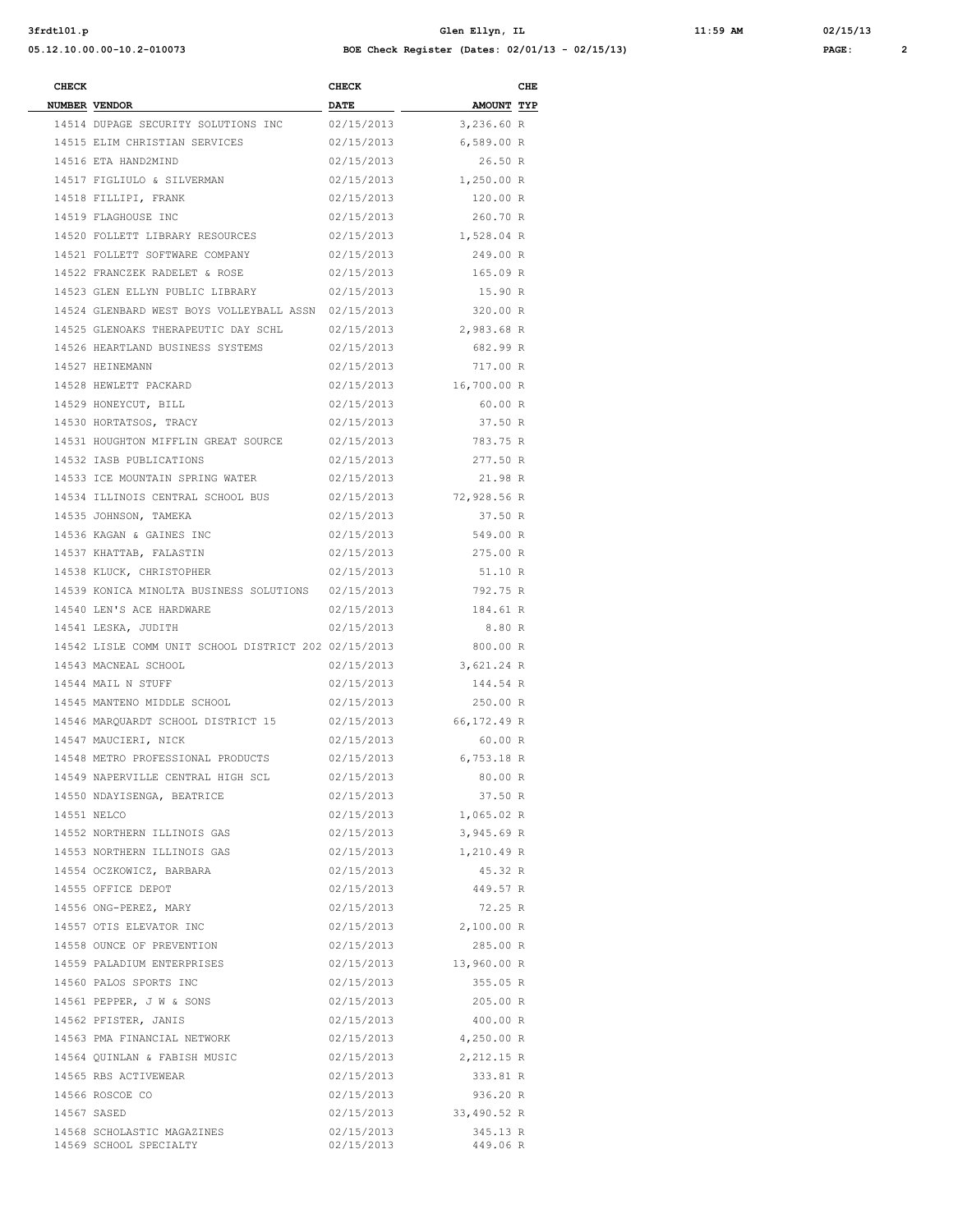**3frdtl01.p Glen Ellyn, IL 11:59 AM 02/15/13 05.12.10.00.00-10.2-010073 BOE Check Register (Dates: 02/01/13 - 02/15/13) PAGE: 3**

| :59 AM |  |
|--------|--|
|        |  |

| <b>CHECK</b>       |                                                              | <b>CHECK</b>      |                           | CHE |
|--------------------|--------------------------------------------------------------|-------------------|---------------------------|-----|
|                    | <b>NUMBER VENDOR</b>                                         | <b>DATE</b>       | AMOUNT TYP                |     |
|                    | 14570 SEPTRAN INC                                            | 02/15/2013        | 40,362.00 R               |     |
|                    | 14571 SIMPLEX TIME RECORDER CO                               | 02/15/2013        | 17,576.14 S               |     |
|                    | 14572 SIMPLEX TIME RECORDER CO                               | 02/15/2013        | 944.60 S                  |     |
|                    | 14573 SOARING EAGLE ACADEMY                                  |                   | 02/15/2013 14,118.90 R    |     |
|                    | 14574 SOUND INC                                              | 02/15/2013        | 825.00 R                  |     |
|                    | 14575 TIGERDIRECT.COM                                        | 02/15/2013        | 1,516.74 R                |     |
|                    | 14576 TRI-ANGLE SCREEN PRINT                                 | 02/15/2013        | 172.00 R                  |     |
|                    | 14577 UNISOURCE GREAT LAKES                                  |                   | 02/15/2013 4,495.10 R     |     |
|                    | 14578 UNITED RADIO COMMUNICATIONS 02/15/2013                 |                   | 709.00 R                  |     |
|                    | 14579 US BANCORP EQUIPMENT FINANCE INC 02/15/2013 5,138.46 R |                   |                           |     |
|                    | 14580 VALENTIN, PATRICIA                                     | 02/15/2013        | 37.50 R                   |     |
|                    | 14581 VANGUARD ENERGY SERVICES LLC 02/15/2013 17,332.38 R    |                   |                           |     |
|                    | 14582 VERIZON WIRELESS                                       | 02/15/2013        | 994.54 S                  |     |
|                    | 14583 VILLAGE OF GLEN ELLYN                                  |                   | 02/15/2013 3,315.86 R     |     |
|                    | 14584 WEILAND, JANET                                         | 02/15/2013        | 177.00 R                  |     |
|                    | 14585 WELSH, EMMAH                                           | 02/15/2013        | 84.07 R                   |     |
|                    | 14586 XEROX CORP                                             | 02/15/2013        | 0.00C                     |     |
|                    | 14587 XEROX CORP                                             | 02/15/2013        | 2,274.30 R                |     |
|                    | 14588 XPEDITE SYSTEMS INC                                    | 02/15/2013        | 100.00 R                  |     |
| 201200279 US BANK  |                                                              | 02/01/2013        | 990,000.00 W              |     |
| 201200280 US BANK  |                                                              |                   | 02/01/2013 1,548,900.00 W |     |
|                    | 201200281 EDUCATIONAL BENEFIT COOP                           | 02/01/2013        | 402,562.95 W              |     |
|                    | 201200282 EFLEX GROUP                                        | 02/05/2013        | 430.56 W                  |     |
| 201200283 T H I S  |                                                              | 02/05/2013        | 7,273.81 W                |     |
|                    | 201200284 CPI OUALIFIED PLAN CONSULTANTS INC 02/15/2013      |                   | 34,213.83 W               |     |
|                    | 201200285 CERIDIAN BENEFITS SVCS                             | 02/15/2013        | 4,828.44 W                |     |
|                    | 201200287 ILLINOIS DEPT OF REVENUE                           | 02/15/2013        | 46,860.78 W               |     |
|                    | 201200288 INTERNAL REV SERVICE                               | 02/15/2013        | 181,558.71 W              |     |
| 201200289 T H I S  |                                                              | 02/15/2013        | 15,088.55 W               |     |
|                    | 201200290 TEACHERS RETIREMENT SYSTEM                         | 02/15/2013        | 95,360.17 W               |     |
|                    | 201200291 V A L I C                                          | 02/15/2013        | 966.00 W                  |     |
|                    | 201200292 AXA EQUITABLE LIFE INS CO                          | 02/15/2013        | 2,816.00 W                |     |
| 201200296 REV TRAK |                                                              | 02/15/2013        | 1,554.23 W                |     |
|                    | 201200297 UNUM LIFE INSURANCE                                | 02/15/2013        | 2,676.16 W                |     |
|                    |                                                              | Totals for checks | 4, 127, 611.77            |     |